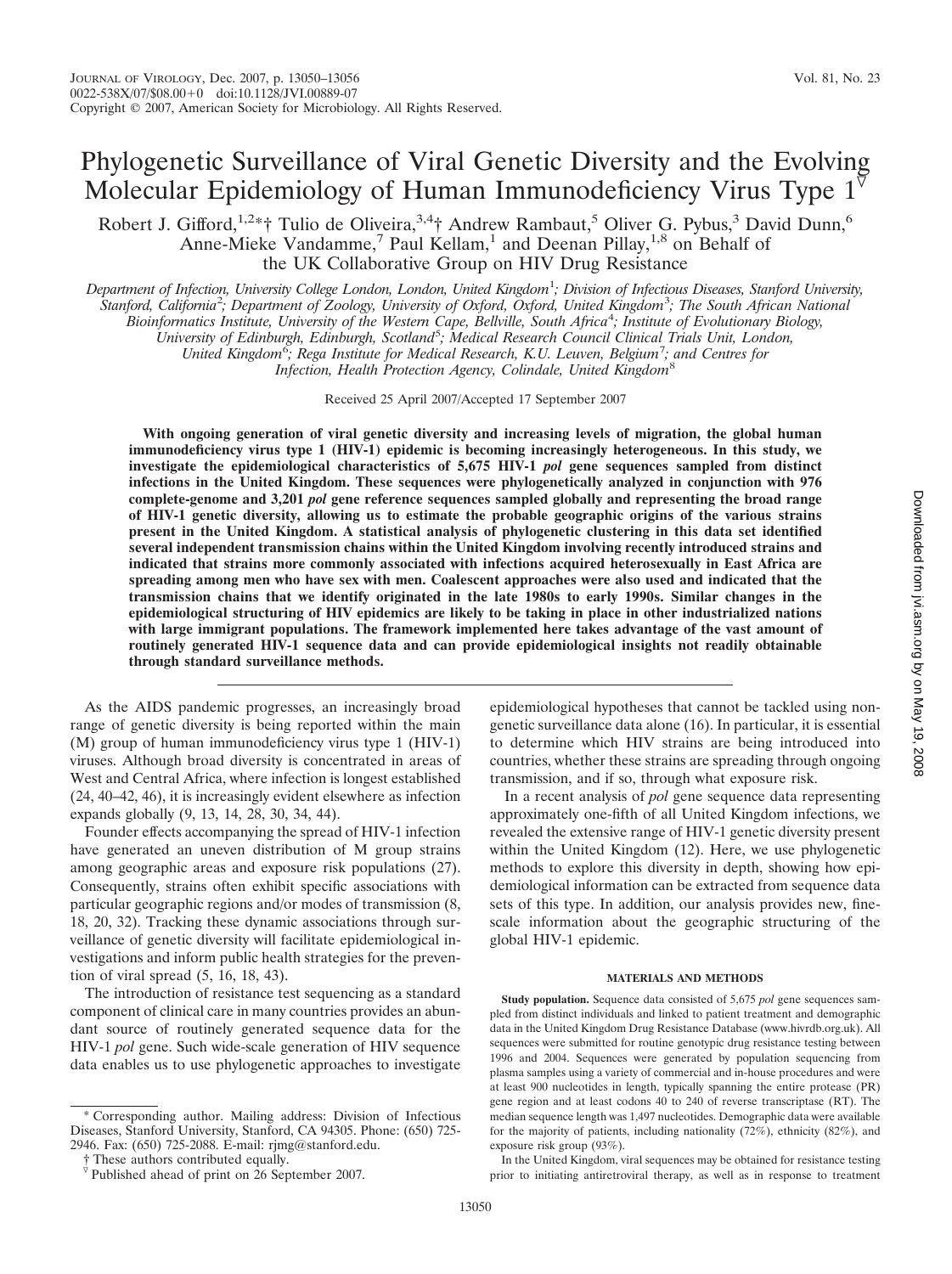failure. For all patients in this study, samples taken prior to initiating therapy were preferentially used. Where no pretreatment sample was available, the earliest posttreatment sample was used. In total, 2,821 sequences (50%) were obtained from patients reported as antiretroviral naive at the time of sampling, 2,750 were from patients with some previous treatment history, and 110 were from cases whose treatment history was unknown. The prevalence of drug resistance mutations in the data set was determined using the calculated population resistance (CPR) tool (cpr.stanford.edu/cpr/). In summary, 2,219 sequences (38.2%) had one or more surveillance drug resistance mutations (29). The prevalence of surveillance drug resistance mutations was highly skewed towards mutations at five positions (41, 67, 70, 103, 184, and 215 in RT). Mutations at 12 other positions occurred at a 2 to 9% prevalence (positions 46, 54, 82, 88, and 90 in PR and 70, 74, 101, 181, 190, 210, and 219 in RT). Surveillance drug resistance mutations at other positions occurred at  $a < 2.0\%$  prevalence.

**Strain-level classification of HIV-1 diversity.** Nine hundred seventy-nine complete-genome sequences sampled from distinct infections and annotated by country of sampling were used to derive a fine-scale classification of global HIV-1 genetic diversity that reflected geographic associations. Sequences were obtained from the Los Alamos HIV-1 sequence database (www.hiv.lanl.gov) and aligned using a combination of automated protocols and manual adjustment. This data set included representatives of all "pure" HIV-1 M group subtypes (A to D, F to H, J to K) and circulating recombinant forms (CRFs) 01 to 14, 18, and 19. Alignments were used to construct neighbor-joining (NJ) phylogenies with gamma rate distributions and the Hasegawa-Kishino-Yano evolutionary model implemented in PAUP (33). We defined epidemiologically distinct "strains" as monophyletic clusters within established subtype/CRF groupings that comprised two or more sequences sharing the same geographic origin, as defined by country of sampling (countries were grouped into geographic regions according to the classification used by UNAIDS [14]).

The inclusion of recombinant sequences within the data set meant that phylogenetic reconstruction could misrepresent evolutionary relationships, which would be correctly represented by a network rather than a tree. However, the aim here was not to accurately reconstruct the deeper evolutionary history of HIV-1 M group lineages but rather to distinguish more-recent lineages comprising distinct groups of closely related genomes sharing specific geographic associations. To confirm that groups identified in complete-genome phylogenies could be recovered using subgenomic regions, bootstrapped phylogenies were reconstructed using the *gag*, *pol*, and *env* genes, and a concatenated region of the alignment representing a minimum-length resistance test sequence (codons 1 to 99 of PR and 40 to 240 of RT), and 1,000 bootstrap replicates.

**Batch genotyping of HIV-1** *pol* **gene sequences.** HIV-1 *pol* gene sequences were assigned to genotypic groups using a modified version of the Rega automated genotyping tool (http://www.bioafrica.net/subtypingclusters.html). With the Rega tool, each query sequence is analyzed separately with a set of reference sequences representing the various genotypic groups for the sequence under analysis and with a series of phylogenetic procedures incorporating bootstrapped NJ analysis, bootscanning, and likelihood mapping-based analysis of phylogenetic content (4). Assignment of sequences to genotypic groups is based on phylogenetic criteria, including bootstrap support values and the topological relationships of query sequences relative to reference sequences (see reference 4 for details). Sequences that do not fulfill criteria for confident assignment to any group represent poorly characterized diversity and are designated unclassifiable.

Ninety-six *pol* gene reference sequences (including two or more representatives of each global strain) were selected from the original 976 complete-genome sequences used for strain definition. Sequences were classified first according to established subtype/CRF definitions (in this case, assignment to CRFs required identification of recombination breakpoints in the *pol* region analyzed) and second according to the fine-scale, strain-level classification that we had defined by analysis of complete-genome sequences (see above).

**Investigation of transmission dynamics.** Phylogenetic analysis can indicate whether imported HIV-1 strains are spreading through ongoing local transmission. If strains are not spreading locally, then in a phylogeny representing both (i) sequences from imported strains and (ii) reference sequences representative of HIV-1 genetic diversity in the putative region(s) of original infection, we expect that imported sequences would be randomly distributed among reference sequences, reflecting separate importation events. If, however, we observe larger monophyletic clusters of imported sequences, this suggests either the presence of a local transmission chain or an importation process heavily biased towards closely related strains.

A reference data set comprising 3,201 globally sampled *pol* gene sequences (annotated by country of sampling) was obtained from the Los Alamos HIV sequence database. These sequences were classified by batch genotyping in Rega using the strain-level classification described above. Next, an NJ phylogeny was

constructed using a combined United Kingdom and global *pol* sequence data set. For each strain represented in the phylogeny, the statistical significance of clustering among United Kingdom sequences relative to global reference sequences was assessed using a method based on the phylogenetic principle of parsimony (Slatkin-Maddison test [31]). Given a phylogeny in which each tip has been designated on the basis of a given state (in this case, sampling within or outside the United Kingdom), the parsimony algorithm can be used to estimate the minimum number of state changes needed to give rise to the observed distribution of states across a given region of the phylogeny (22). For clusters comprising five or more United Kingdom sequences, states were randomized among all sequences of the same strain, and for each randomization, the minimum number of state changes within that clade was calculated using parsimony. The total number of changes was summed across all 100 randomizations and divided by the number of replicates, giving the expected number of changes under the null hypothesis of random-distribution sequences among countries. The difference between the observed and expected number of changes calculated in this way indicated the significance of clustering.

Investigation of the epidemic history of transmission clusters was carried out using Bayesian evolutionary analysis sampling trees (BEAST) (7). The most appropriate demographic model for each cluster was selected using the likelihood ratio test. A constant molecular clock was applied using mutation rates calculated previously for the same gene region of HIV-1 (18, 21). Demographic and evolutionary parameters of the epidemic, together with their confidence intervals, were estimated by Bayesian Markov chain Monte Carlo inference using a chain of 10 million states sampled every 100th generation. The estimated parameters included the date of the most recent common ancestor of the cluster and the likelihood values of the sampled trees.

## **RESULTS**

A phylogeny of 976 annotated HIV-1 complete-genome sequences was used to derive a fine-grained classification of HIV-1 diversity that reflected geographic associations among strains. In total, we identified 36 global "strains," i.e., robust, monophyletic clusters of closely related viruses exhibiting specific geographic associations (Fig. 1). The strains identified using this approach included all established subtypes and CRFs included in the data set as well as several geographic subdivisions of established subtype groupings, in addition to previously described "sub-subtypes." These included a Ugandan subtype D strain; a Nigerian subtype G strain; subtype A strains associated with East Africa, West Africa, and Central Asia; and African, South American, and Indian strains of subtype C. The geographic associations defined using this approach were in good agreement with previous reports of the global distribution of HIV-1 diversity (14). All 36 strains could be recovered as robustly supported  $(>70%)$  monophyletic clades in bootstrapped NJ phylogenies constructed using subgenomic regions, with subgenomic sequences of recombinant viruses forming monophyletic clades within their respective majority subtypes (Fig. 1).

A standard classification of 5,675 United Kingdom *pol* gene sequences according to the established subtype/CRF groupings revealed that the majority (74%) belonged to subtype B (the strain most typical of the United Kingdom and Western Europe in general [14]). However, subtypes A and C occurred at frequencies of 6% and 10%, respectively, and a broad range of groups was represented (Table 1).

Further, fine-scale classification using strain-level groupings revealed epidemiological information not apparent when using the standard nomenclature (Table 1). For example, sequences classified as subtype A by the standard approach were seen to comprise viral lineages characteristic of East Africa, West Africa, Central Asia, and Southeast Asia. Most United Kingdom subtype C sequences belonged to the strain prevalent in sub-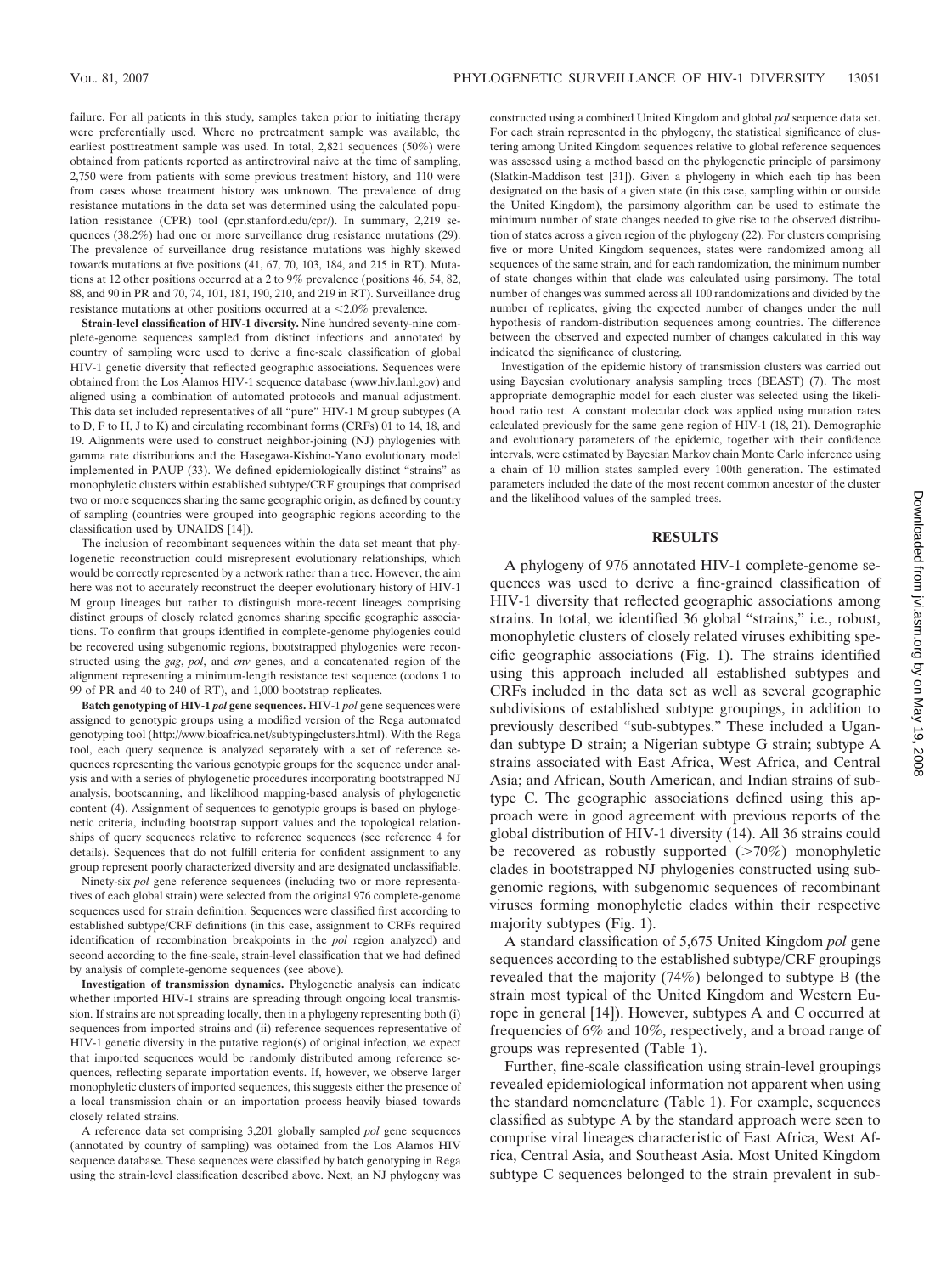

FIG. 1. Strain-level classification of HIV-1 genetic diversity. Thirty-six strain-level groupings were defined by phylogenetic analysis of sequences from the complete HIV-1 genome and were recoverable using subgenomic fragments. In this example, phylograms illustrate that due to the presence of recombinant strains, the internal topologies of phylogenies (shown as dotted lines) differ depending on which subgenomic region is analyzed. Thus, the CRF03 strain illustrated, highlighted in trees by shaded circles, can be seen to group with subtype A in trees constructed using *gag* (A) and with subtype B in trees constructed using *pol* (B). However, the classification that we describe here focuses on closely related sequences sharing specific geographic associations and does not seek to represent deeper evolutionary relationships. As such, it is robust to the effects of recombination; CRF03 and all other CRFs included in the initial data set were recovered as robustly supported monophyletic lineages in trees constructed using subgenomic regions.

Saharan Africa, but the Indian and South American strains were also represented. Approximately 3% of sequences from the United Kingdom represented novel HIV-1 diversity, showing no clear relationship to any previously reported lineage.

HIV-1 strains may be introduced into a region either by migration of infected individuals from areas where the strain is prevalent or by infections acquired by locals while traveling in those areas (19, 26, 37). In general, the demographic profiles of infected individuals matched the geographic associations of the HIV-1 strain with which they were infected (Table 1). Thus, the majority of subtype B infections were found in British patients, and other, more recently introduced strains were most commonly found in migrants from countries or regions associated with those strains. The most notable exception to this pattern was CRF01, which is prevalent in Southeast Asia (especially Thailand, Cambodia, and Vietnam [14]); almost half of the individuals infected with this strain for whom data were available were white heterosexuals from the United Kingdom. An elevated prevalence  $(>10\%)$  within British nationals was also observed for the East African strain of subtype A, the southern/East African strain of subtype C, and CRF02 (Table 1). Among divergent, unclassifiable viruses for which patient demographic data were available, 67% were identified in individuals originally from sub-Saharan Africa.

A phylogenetic approach was used to investigate whether recently introduced strains might be spreading through ongoing transmission within the United Kingdom. In phylogenies representing both sequences sampled within the United Kingdom and sequences sampled globally, sequences belonging to strains other than subtype B and sampled in the United Kingdom were generally interspersed among sequences sampled elsewhere (data not shown), suggesting a random process typical of separate importation events occurring either through migration or through infection of British nationals while traveling abroad. However, three clusters were identified for which statistical analysis suggested potential ongoing transmission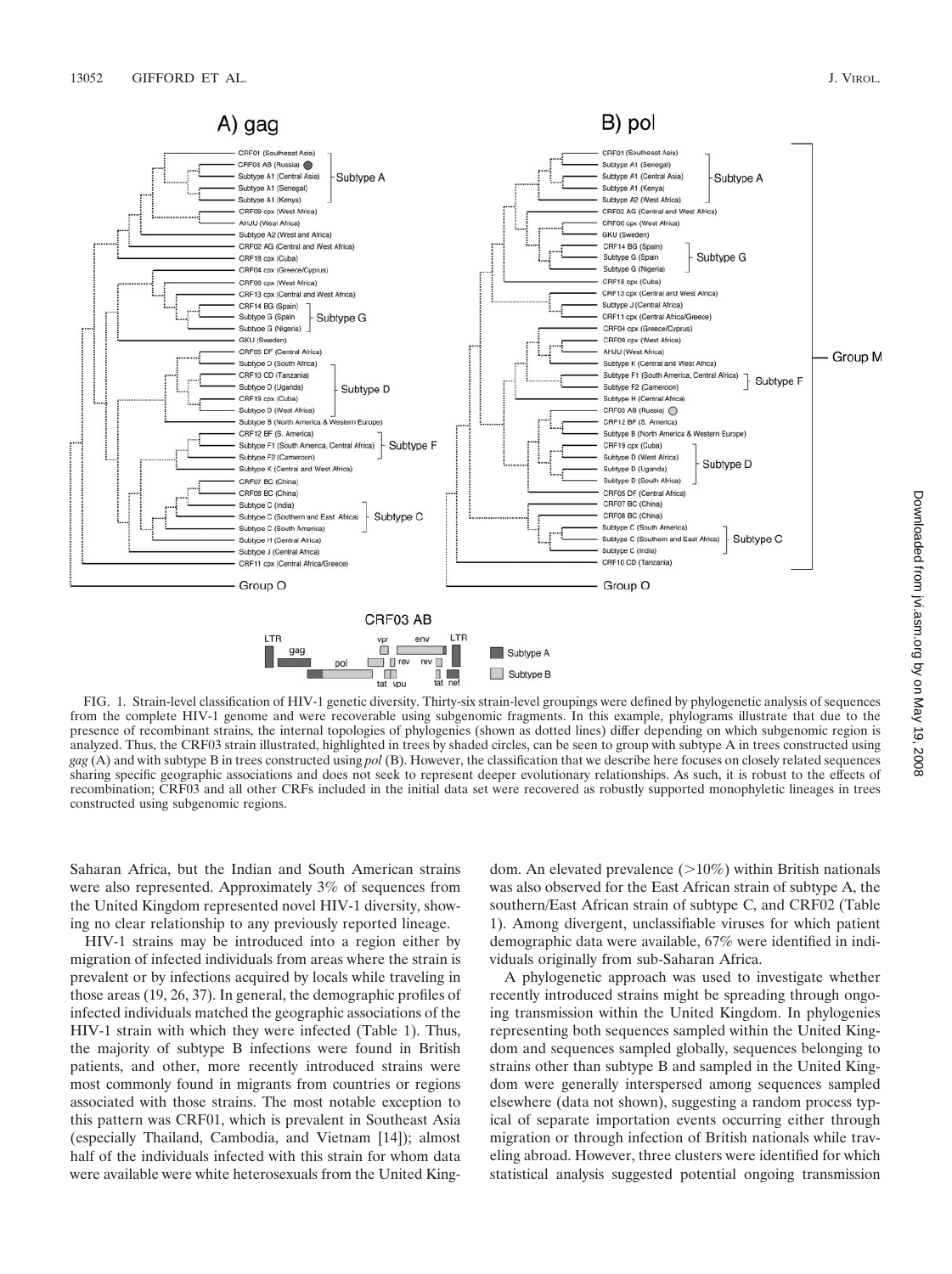TABLE 1. Strain-level assignment of 5,675 HIV-1 *pol* sequences from the United Kingdom and distribution among nationalities*<sup>e</sup>*

| Classical subtype<br>or CRF group <sup><math>a</math></sup> | Total no. of<br>sequences | Strain-level grouping and/or<br>geographic association(s) | No. of sequences<br>assigned to<br>group <sup>b</sup> | No. of<br>sequences<br>for which<br>patient<br>nationality<br>data were<br>availablec | Patient nationality <sup>c</sup>     |                 |                              |                 |                                      |                  |
|-------------------------------------------------------------|---------------------------|-----------------------------------------------------------|-------------------------------------------------------|---------------------------------------------------------------------------------------|--------------------------------------|-----------------|------------------------------|-----------------|--------------------------------------|------------------|
|                                                             |                           |                                                           |                                                       |                                                                                       | United Kingdom                       |                 | Strain-associated<br>region  |                 | Other                                |                  |
|                                                             |                           |                                                           |                                                       |                                                                                       | No. of<br>sequences                  | $\%$            | No. of<br>sequences          | $\%$            | No. of<br>sequences                  | $\%$             |
| Subtype A                                                   | 362                       | A1 (Kenya)                                                | 122                                                   | 85                                                                                    | 15                                   | 17              | 51                           | 60              | 19                                   | 22               |
|                                                             |                           | A2 (West Africa)<br>A1 (Central Asia)                     | $\mathfrak{2}$<br>$\mathbf{1}$                        | $\mathbf{1}$<br>$\mathbf{1}$                                                          | $\boldsymbol{0}$<br>$\boldsymbol{0}$ |                 | $\mathbf{1}$<br>$\mathbf{1}$ |                 | $\boldsymbol{0}$<br>$\boldsymbol{0}$ |                  |
|                                                             |                           | CRF01 (Southeast Asia)                                    | 39                                                    | 30                                                                                    | 14                                   | 46              | 12                           | 40              | $\overline{4}$                       | 13               |
| Subtype B                                                   | 4,252                     | North and South<br>America, Western<br>Europe, Caribbean  |                                                       | 3,150                                                                                 | $1,963^d$                            | 62 <sup>d</sup> | 2,941 <sup>d</sup>           | 93 <sup>d</sup> | 209                                  | $\boldsymbol{7}$ |
| Subtype C                                                   | 568                       | Southern and East<br>Africa                               | 498                                                   | 327                                                                                   | 48                                   | 15              | 251                          | 77              | 28                                   | 8                |
|                                                             |                           | South America                                             | 12                                                    | 6                                                                                     | 3                                    |                 | 2                            |                 | 1                                    |                  |
|                                                             |                           | India                                                     | $\overline{2}$                                        | $\overline{c}$                                                                        | $\mathbf{1}$                         |                 | $\mathbf{1}$                 |                 | $\mathbf{0}$                         |                  |
| Subtype D                                                   | 93                        | Uganda                                                    | 62                                                    | 46                                                                                    | 3                                    | 6               | 42                           | 91              | $\mathbf{1}$                         | $\overline{c}$   |
| Subtype F                                                   | 12                        | F1 (South America,                                        | 10                                                    | 7                                                                                     | $\boldsymbol{0}$                     |                 | 5                            |                 | $\mathfrak{2}$                       |                  |
|                                                             |                           | Central Africa)<br>F <sub>2</sub> (Cameroon)              | $\mathfrak{2}$                                        | 2                                                                                     | $\boldsymbol{0}$                     |                 | 2                            |                 | $\boldsymbol{0}$                     |                  |
| Subtype G                                                   | 54                        | Spain                                                     | 17                                                    | 13                                                                                    | 4                                    |                 | 7                            |                 | $\mathfrak{2}$                       |                  |
|                                                             |                           | Nigeria                                                   | 12                                                    | 9                                                                                     | $\mathbf{1}$                         |                 | 7                            |                 | $\mathbf{1}$                         |                  |
| Subtype H                                                   | $\overline{4}$            | Central Africa                                            |                                                       | 3                                                                                     | $\theta$                             |                 | 2                            |                 | $\mathbf{1}$                         |                  |
| Subtype J                                                   | 5                         | Central Africa                                            |                                                       | 3                                                                                     | $\boldsymbol{0}$                     |                 | 2                            |                 | $\mathbf{1}$                         |                  |
| CRF02 AG                                                    | 103                       | West and Central Africa                                   |                                                       | 63                                                                                    | 16                                   | 25              | 40                           | 63              | $\tau$                               | 11               |
| CRF06 cpx                                                   | 15                        | West and Central Africa                                   |                                                       | 10                                                                                    | $\sqrt{5}$                           |                 | 3                            |                 | $\mathfrak{2}$                       |                  |
| CRF10 CD                                                    | $\sqrt{2}$                | Tanzania                                                  |                                                       | 2                                                                                     | $\boldsymbol{0}$                     |                 | $\mathbf{1}$                 |                 | $\mathbf{1}$                         |                  |
| $CRF11$ cpx                                                 | 3                         | Central Africa, Greece                                    |                                                       | $\overline{c}$                                                                        | $\boldsymbol{0}$                     |                 | $\mathbf{1}$                 |                 | $\mathbf{1}$                         |                  |
| CRF12 BF                                                    | $\mathbf{1}$              | South America                                             |                                                       | $\mathbf{1}$                                                                          | $\mathbf{1}$                         |                 | $\boldsymbol{0}$             |                 | $\boldsymbol{0}$                     |                  |
| $CRF13$ cpx                                                 | 2                         | West and Central Africa                                   |                                                       | $\mathbf{1}$                                                                          | $\theta$                             |                 | $\mathbf{1}$                 |                 | $\overline{0}$                       |                  |
| CRF18 cpx                                                   | $\boldsymbol{7}$          | Cuba                                                      |                                                       | 6                                                                                     | 3                                    |                 | $\boldsymbol{0}$             |                 | 3                                    |                  |
| <b>GKU</b>                                                  | $\mathbf{1}$              | Sweden                                                    |                                                       | $\mathbf{1}$                                                                          | $\boldsymbol{0}$                     |                 | $\boldsymbol{0}$             |                 | $\mathbf{1}$                         |                  |
| Unclassified                                                | 191                       | <b>NA</b>                                                 |                                                       | 110                                                                                   | 23                                   | 21              | NA                           | <b>NA</b>       | 87                                   | 79               |
| Total                                                       | 5,675                     |                                                           |                                                       | 4.091                                                                                 |                                      |                 |                              |                 |                                      |                  |

 $\alpha$  Assignments to CRFs using the classical approach required recombinant breakpoints in *pol*.<br>
<sup>*b*</sup> Strain groupings were nested within established subtypes/CRFs. The number of sequences assigned to strains within sub

%, for strains for which >20 sequences annotated by patient nationality were identified, the percentage of annotated sequences obtained from nationals of the United Kingdom, from nationals of countries within the geographic region associated with the strain, or from nationals of other countries is shown.<br>
<sup>d</sup> For subtype B, sequences from United Kingdom nationals are included i

*<sup>e</sup>* NA, not applicable.

within the United Kingdom (Fig. 2). All three clusters comprised a mixture of resistant and nonresistant sequences, and there was no obvious tendency for sequences to group together according to the resistance mutations that they contained. Within each cluster, the only surveillance drug resistance mutation observed in more than one sequence was K103N (observed in two subtype G sequences), and clusters could be

robustly recovered if this position was excluded from phylogenetic analysis.

Two of the three clusters were comprised of sequences belonging to the Kenyan strain of subtype A  $(n = 9, 12)$ . In these clusters,  $>70\%$  of infected individuals were Caucasian and  $>$ 50% were from the United Kingdom, providing further indication that at least some of the infections had been acquired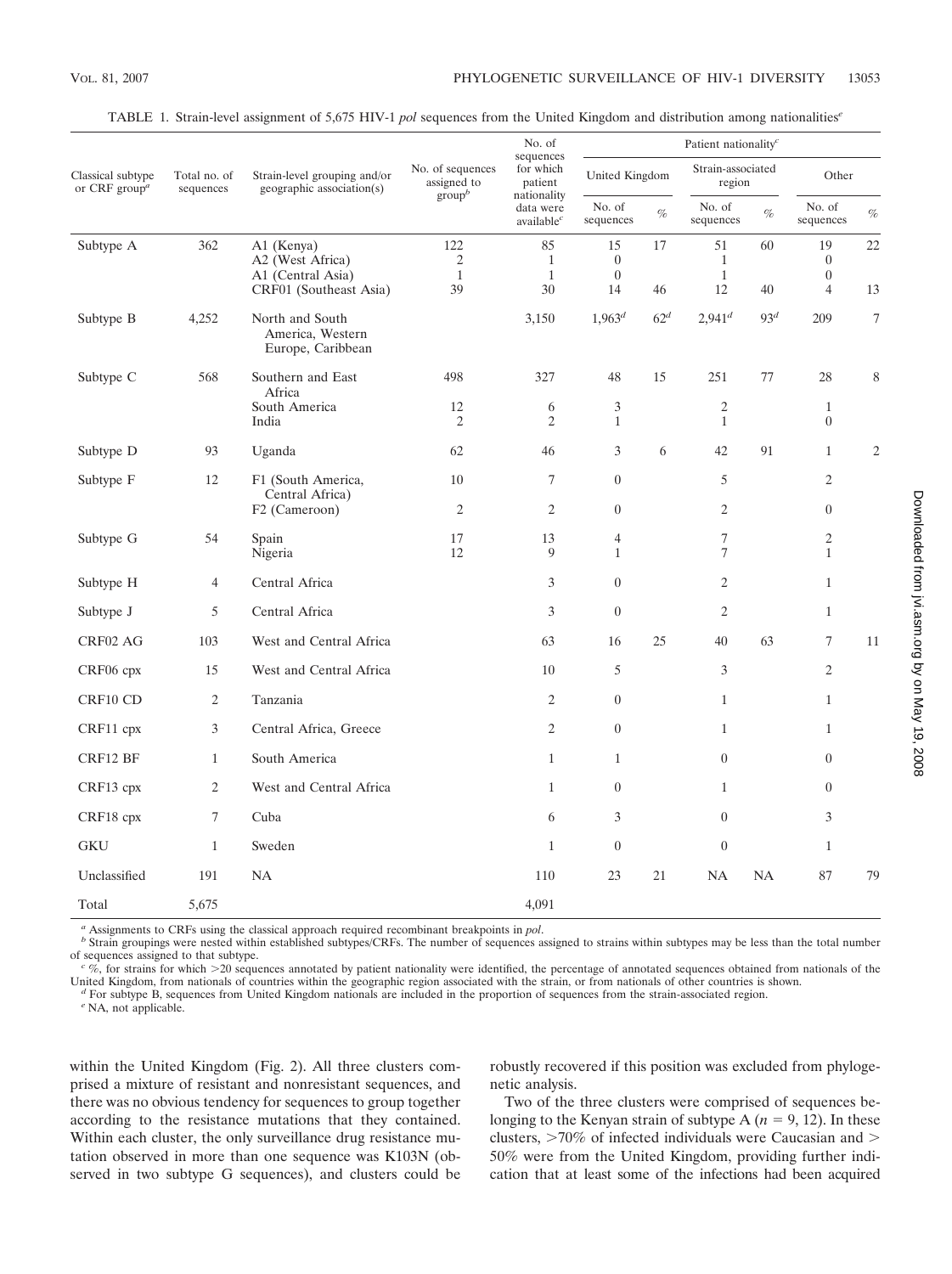

10 changes

FIG. 2. Clusters of epidemiologically linked HIV-1 infections in the United Kingdom involving recently introduced strains. Epidemiologically linked infections were identified by statistically significant  $(P < 0.01)$  clustering of sequences sampled in the United Kingdom (UK) relative to globally sampled sequences in phylogenies representative of characterized diversity among the HIV-1 strains involved (East African subtype A [97 sequences] and West African/Iberian subtype G [56 sequences]). These clusters are shown in the phylogeny above with a representative set of globally sampled sequences. Bootstrap support for clusters was 70%. Filled circles indicate sequences from the United Kingdom. Globally sampled reference sequences are labeled according to subtype and country of sampling. The estimated date of the most recent common ancestor (MRCA) is shown for each cluster.

locally. Additionally, the documented of exposure risk in  $>90\%$ of these cases was sex between men, which also suggests domestic transmission; for the vast majority of subtype A infections acquired in Africa, the probable means of exposure is reported as heterosexual sex (6).

The third cluster was comprised of 12 subtype G sequences obtained from individuals of either Portuguese or Angolan origin, half of whom were intravenous drug users. Although local transmission cannot be ruled out, the demographic data in this case suggested that clustering could reflect biased import, possibly via a network of intravenous drug users in the United Kingdom sharing a connection with Portugal.

Coalescent analysis indicated that all three clusters were established approximately 12 to 20 years ago (Fig. 2). This compares with estimates of  $\sim$ 30 years for the established subtype B lineages in the United Kingdom (18).

## **DISCUSSION**

It is important to monitor the emerging genetic diversity of HIV-1, not only because it has implications for vaccine development, diagnosis, screening of blood products, and the selection of optimal treatment regimens but also because it will facilitate epidemiological investigation of transmission patterns and help define strategies for preventing the spread of infection (3, 5, 15, 16, 18, 25). The distribution of HIV-1 genetic diversity with respect to epidemiological factors such as risk group and geographic location is highly dynamic; novel genetic diversity is continually being generated through mutation and recombination, and travel and migration promote the transfer of diverse viral strains between populations, often across large distances (19, 26, 37). The speed at which genetic diversity is generated by HIV-1 presents a challenge to standard phylogenetic classification systems, as reflected in the growing number of unclassifiable and complex recombinant sequences being reported (13, 34–36, 38, 44), the proliferation of "sub-subtype" nomenclature (11, 23, 39, 45), and accumulating evidence that at least some of the established groupings are artifacts of sampling (1, 2, 10).

In this analysis, we develop a pragmatic approach to the classification of HIV-1 genetic diversity that is tailored to the purposes of epidemiological surveillance. Annotated complete-genome sequences were used to derive groupings focused on representing shared geographic associations among closely related strains, rather than attempting to definitively represent evolutionary relationships. This classification is unique in that it is robust to the effects of recombination. Although it was essential that complete genomes were used for the initial characterization of global diversity (as only complete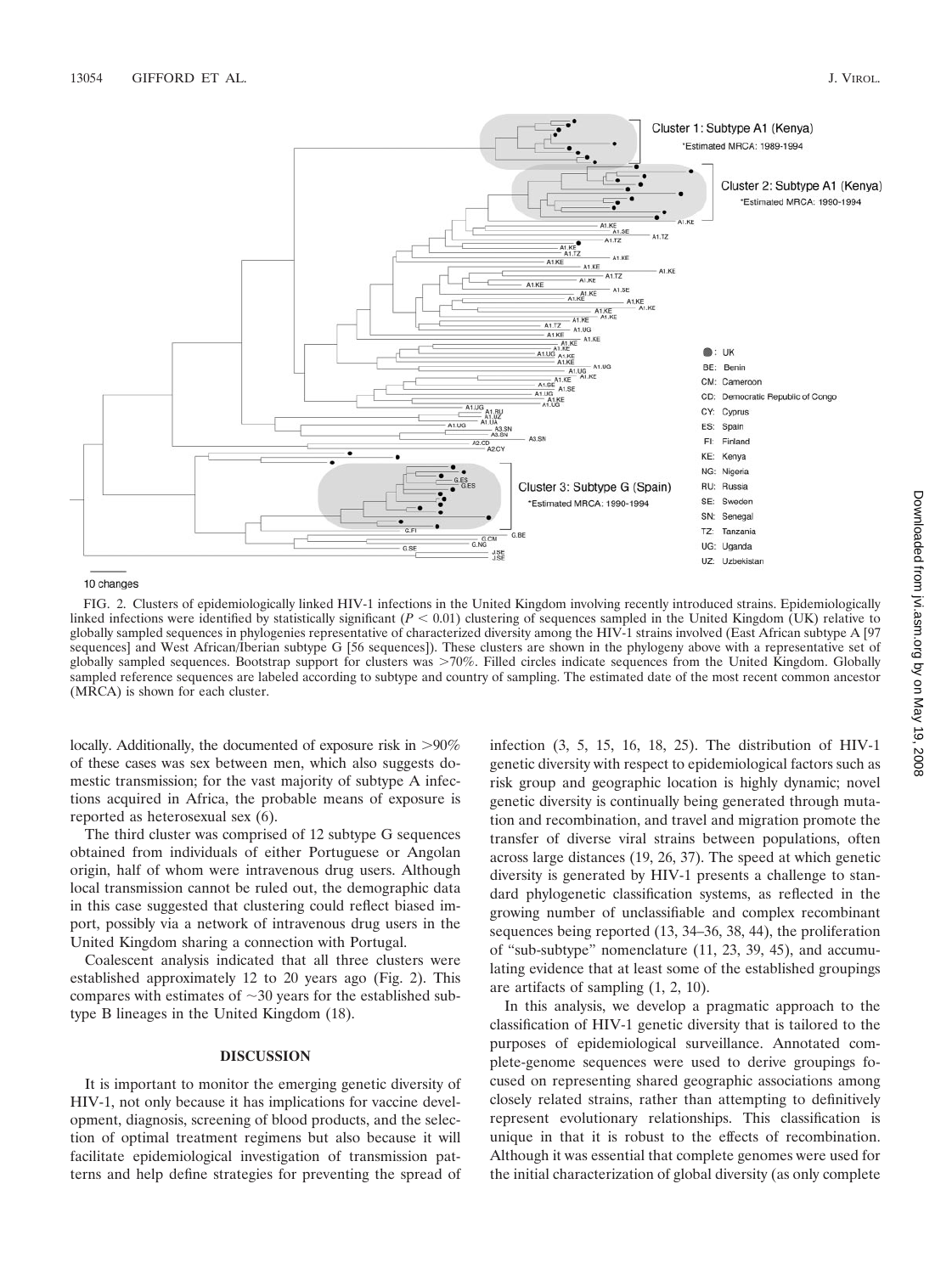or nearly complete sequences can definitively discriminate monophyletic lineages in a population that is continuously being intermixed by recombination), reconstruction of phylogenies using subgenomic regions demonstrated that all groups defined by complete-genome analysis could be recovered using only these regions and the principles that we apply (Fig. 1). Thus, subgenomic fragments could be assigned to recombinant strains. Of course, when assigning subgenomic sequences to strains in this way, we could not rule out the possibility that certain of the sequences were misclassified due to uncharacterized recombination in the parts of the genome that were not analyzed. However, this would not invalidate the epidemiological information that we aim to infer, as robust genetic relatedness between strains, even in a subgenomic fragment, implies an epidemiological link. Furthermore, providing that prevalent recombinant viruses continue to be reported and fully sequenced with regularity, such cases will be relatively rare and unlikely to qualitatively affect our conclusions.

Fine-scale classification of 5,675 *pol* gene sequences using strain-level groupings revealed the underlying complexity of the HIV-1 epidemic in the United Kingdom. For example, for subtypes A, C, and G, the epidemic within the United Kingdom reflects the introduction of infections from two or more geographically distinct populations (Table 1). Reference to patient data confirmed that the geographic associations inferred through strain-level classification were generally concordant with the demographic profiles of infected individuals, which reinforces the epidemiological identities of the strains that we define.

A phylogenetic exploration of transmission dynamics indicated that the majority of non-B infections in the United Kingdom reflect separate introductions through travel and migration. However, the power of a molecular phylogenetic approach to detect epidemiological shifts of potential significance was illustrated by the identification of two transmission chains involving subtype A strains that are usually associated with heterosexual infections acquired in East Africa (Fig. 2). The observation that  $>90\%$  of the sequences in these clusters were obtained from patients whose exposure category was defined as sex between men indicates that subtype A, or a novel recombinant epidemiologically linked to it, is spreading within the United Kingdom via the route of men having sex with men. The estimated origin of these two clusters in the late 1980s and early 1990s is concordant with existing epidemiological data, as this period was when the African epidemic was growing at its fastest rate and was prior to the widespread rollout of highly active antiretroviral therapy in the United Kingdom.

HIV-1 *pol* gene sequence data obtained during routine genotypic resistance testing is increasingly abundant in many countries throughout the world. This report illustrates how such opportunistically sampled data can be employed to monitor changes in the molecular epidemiology of national HIV epidemics. Since many sequences are obtained from treated patients (about half of the sequences in our data set), and some level of transmitted drug resistance is likely to be present within the untreated population, these data sets inevitably contain some level of homoplasy (i.e., convergent/parallel evolution) introduced by drug selection. However, previous studies have demonstrated that such data nevertheless contain sufficient phylogenetic signal for subtype assignment and for reconstruction of transmission history (16, 43), and this was reconfirmed here. For the latter purpose, we emphasize the need for careful analysis with respect to shared resistance mutations (17).

As the classification that we developed in this report is dependent on annotated full-genome sequences, the 36 geographic strains that we identify likely represent an under-sampling of HIV-1 diversity. However, given current trends toward more-efficient high-throughput sequencing technologies, we anticipate that more-representative sets of HIV-1 genome sequences will become available in the future. This will allow a richer characterization of the epidemiological associations among strains and enable further detailed characterization of epidemics to be carried out using the framework implemented in this report.

### **ACKNOWLEDGMENTS**

UK Collaborative Group on HIV Drug Resistance Steering Committee members are Sheila Burns, City Hospital, Edinburgh; Sheila Cameron, Gartnavel General Hospital, Glasgow; Patricia Cane, Health Protection Agency, Porton Down; Ian Chrystie, Guy's and St. Thomas' NHS Foundation Trust, London; Duncan Churchill, Brighton and Sussex University Hospitals NHS Trust; Valerie Delpech and Deenan Pillay, Health Protection Agency-Centre for Infections, London; David Dunn, Esther Fearnhill, Hannah Green, and Kholoud Porter, MRC Clinical Trials Unit (Coordinating Centre). London; Philippa Easterbrook and Mark Zuckerman, King's College Hospital, London; Anna Maria Geretti, Royal Free NHS Trust, London; Rob Gifford, Paul Kellam, Deenan Pillay, Andrew Phillips, and Caroline Sabin, Royal Free and University College Medical School, London; David Goldberg, Health Protection Scotland, Glasgow; Mark Gompels, Southmead Hospital, Bristol; Antony Hale, Leeds Teaching Hospitals NHS Trust; Steve Kaye, St. Marys Hospital, London; Andrew Leigh-Brown, University of Edinburgh, Edinbrugh; Chloe Orkin, St. Bartholemews Hospital, London; Anton Pozniak, Chelsea & Westminster Hospital, London; Gerry Robb, Department of Health, London; Erasmus Smit, Health Protection Agency, Birmingham Heartlands Hospital, Birmingham; Peter Tilston, Manchester Royal Infirmary, Manchester; Ian Williams, Mortimer Market Centre, London.

The UK HIV Drug Resistance Database is partially funded by the Department of Health.

The views expressed here are those of the authors and not necessarily those of the Department of Health.

We thank all the clinicians, virologists, data managers, and research nurses in participating centers who assisted with the provision of data.

### **REFERENCES**

- 1. **Abecasis, A. B., P. Lemey, N. Vidal, T. de Oliveira, M. Peeters, R. Camacho, B. Shapiro, A. Rambaut, and A. M. Vandamme.** 2007. Recombination is confounding the early evolutionary history of human immunodeficiency virus type 1: subtype G is a circulating recombinant form. J. Virol. **81:**8543–8551.
- 2. **Anderson, J. P., A. G. Rodrigo, G. H. Learn, A. Madan, C. Delahunty, M. Coon, M. Girard, S. Osmanov, L. Hood, and J. I. Mullins.** 2000. Testing the hypothesis of a recombinant origin of human immunodeficiency virus type 1 subtype E. J. Virol. **74:**10752–10765.
- 3. **Bennett, D.** 2005. HIV [corrected] genetic diversity surveillance in the United States. J. Infect. Dis. **192:**4–9.
- 4. **de Oliveira, T., K. Deforche, S. Cassol, M. Salminen, D. Paraskevis, C. Seebregts, J. Snoeck, E. J. van Rensburg, A. M. Wensing, D. A. van de Vijver, C. A. Boucher, R. Camacho, and A. M. Vandamme.** 2005. An automated genotyping system for analysis of HIV-1 and other microbial sequences. Bioinformatics **21:**3797–3800.
- 5. **de Oliveira, T., O. G. Pybus, A. Rambaut, M. Salemi, S. Cassol, M. Ciccozzi, G. Rezza, G. C. Gattinara, R. D'Arrigo, M. Amicosante, L. Perrin, V. Colizzi, and C. F. Perno.** 2006. Molecular epidemiology: HIV-1 and HCV sequences from Libyan outbreak. Nature **444:**836–837.
- 6. **Dougan, S., V. L. Gilbart, K. Sinka, and B. G. Evans.** 2005. HIV infections acquired through heterosexual intercourse in the United Kingdom: findings from national surveillance. BMJ **330:**1303–1304.
- 7. **Drummond, A. J., G. K. Nicholls, A. G. Rodrigo, and W. Solomon.** 2002.